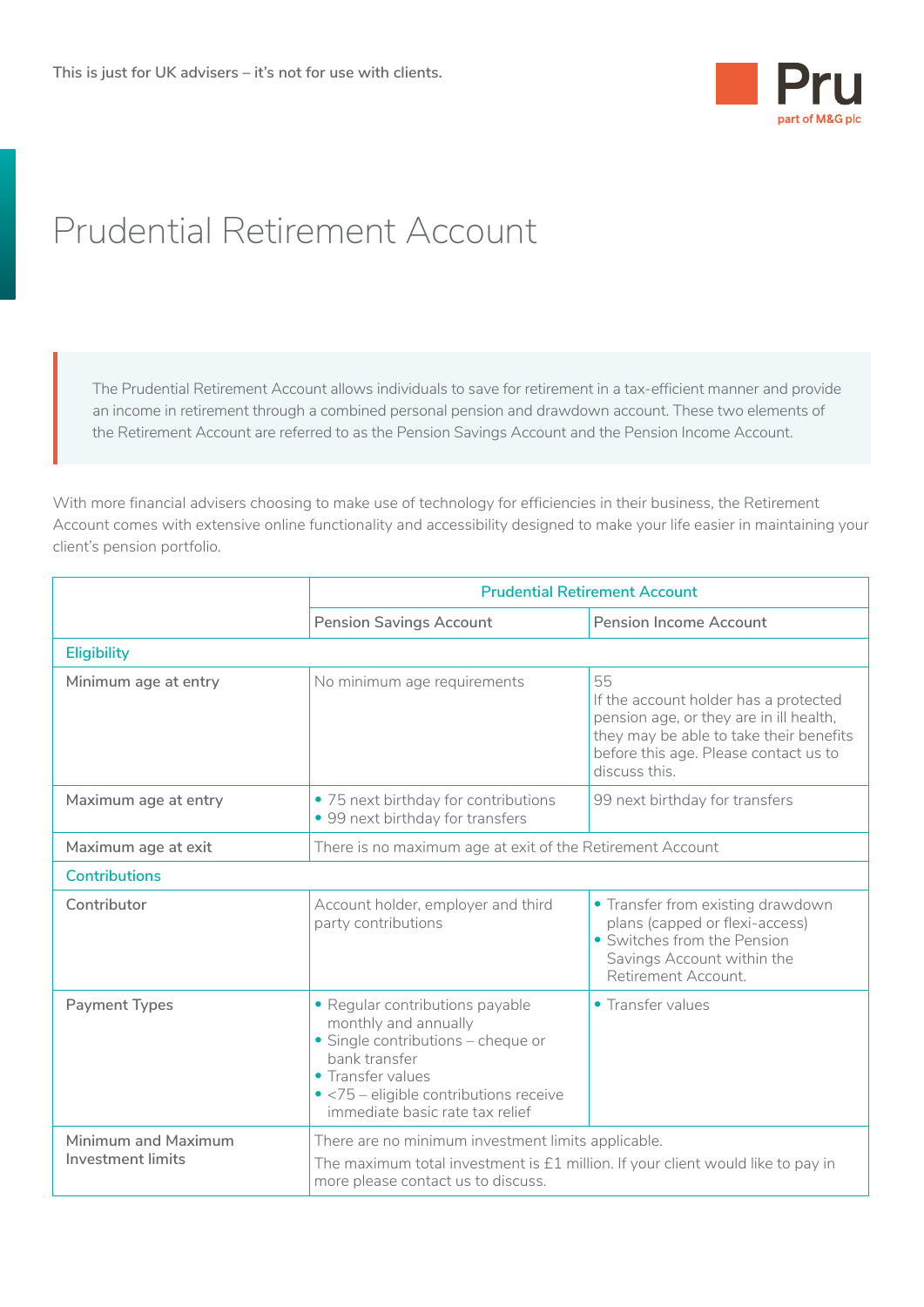|                                                                                         | <b>Prudential Retirement Account</b>                                                                                                                                                                                                                                                                                                                                                                                                                                                                                                                                                                                                                                    |                               |  |
|-----------------------------------------------------------------------------------------|-------------------------------------------------------------------------------------------------------------------------------------------------------------------------------------------------------------------------------------------------------------------------------------------------------------------------------------------------------------------------------------------------------------------------------------------------------------------------------------------------------------------------------------------------------------------------------------------------------------------------------------------------------------------------|-------------------------------|--|
|                                                                                         | <b>Pension Savings Account</b>                                                                                                                                                                                                                                                                                                                                                                                                                                                                                                                                                                                                                                          | <b>Pension Income Account</b> |  |
| <b>Investment Options</b><br>The account holder can choose between the following funds: |                                                                                                                                                                                                                                                                                                                                                                                                                                                                                                                                                                                                                                                                         |                               |  |
| <b>Extensive Fund range</b>                                                             | We offer a wide range of investment options, including our PruFund range of<br>funds and access to hundreds of collective funds.                                                                                                                                                                                                                                                                                                                                                                                                                                                                                                                                        |                               |  |
| Multi-asset Investment<br><b>Fund Range</b>                                             | This includes our M&G Treasury & Investment Office managed PruFund range<br>of funds and two risk-managed multi-asset families of funds - Risk Managed<br>Active and Risk Managed Passive fund ranges.                                                                                                                                                                                                                                                                                                                                                                                                                                                                  |                               |  |
| <b>PruFund range</b>                                                                    | The option to invest in a choice of five Risk Managed PruFund funds. Also<br>PruFund Growth and PruFund Cautious funds both of which include guarantee<br>options for an additional charge. These PruFund Protected Funds are currently<br>closed to new investments for new and existing customers.                                                                                                                                                                                                                                                                                                                                                                    |                               |  |
| <b>PruFund Planet range</b>                                                             | A choice of five risk-managed, multi-asset funds each with its own risk profile,<br>actively managed by M&G Treasury and Investment Office (T&IO). PruFund<br>Planet enables advisers to design an investment strategy that suits the client's<br>appetite for risk and reward, whilst helping to ensure their money works to<br>deliver positive environmental and societal outcomes.                                                                                                                                                                                                                                                                                  |                               |  |
| <b>Risk Managed Active range</b>                                                        | The Risk Managed Active range provide access to a unique combination of experts:<br>• M&G Treasury & Investment Office for asset allocation<br>• Morningstar Investment Management Europe Ltd for fund selection<br>The five funds target different levels of risk and potential return. This reduces<br>your time and effort when building individual portfolios.                                                                                                                                                                                                                                                                                                      |                               |  |
| <b>Risk Managed Passive range</b>                                                       | The five Risk Managed Passive funds are designed to meet different investment<br>objectives and help target clients' different attitudes to risk.<br>Risk Managed Passive funds invest in both passive and actively managed funds.<br>Funds from Legal & General track a range of world equity stock markets; M&G<br>provide actively managed, fixed interest and property funds; and alternative<br>assets will be provided from selected specialists.                                                                                                                                                                                                                 |                               |  |
| <b>Collective Funds</b>                                                                 | Access to hundreds of collective funds from some of the most popular fund managers<br>and investment companies available covering all Investment Association sectors.                                                                                                                                                                                                                                                                                                                                                                                                                                                                                                   |                               |  |
| <b>ESG Investment Options</b>                                                           | There are a range of ESG rated funds available on the Retirement Account which<br>invest in asset classes such as equities, fixed income, property and alternatives.                                                                                                                                                                                                                                                                                                                                                                                                                                                                                                    |                               |  |
| <b>Stocktrade</b>                                                                       | Investment options such as direct investment in UK stocks and shares,<br>investment trusts and exchange traded funds are also available through an<br>execution only stockbroker.<br>Stocktrade is a division of Alliance Trust Savings Limited, which is a subsidiary<br>of Alliance Trust PLC and is registered in Scotland No. SC 98767, registered<br>office, PO Box 164, 8 West Marketgait, Dundee DD1 9YP; is authorised by<br>the Prudential Regulation Authority and regulated by the Financial Conduct<br>Authority and the Prudential Regulation Authority, firm reference number:<br>116115. Alliance Trust Savings gives no financial or investment advice. |                               |  |
| <b>Adviser Model Portfolios</b>                                                         | The Retirement Account allows financial advisers to select preferred funds to<br>create portfolios. These portfolios can be created to suit their investment advice<br>process in line with their clients' attitudes to risk. This option applies to all<br>external funds and the Risk Managed Active range.                                                                                                                                                                                                                                                                                                                                                           |                               |  |
| <b>Cash Account</b>                                                                     | All contributions in and payments out go via the cash account. We also use the<br>cash account to pay financial adviser and non PruFund product charges.<br>There's no minimum amount required in this account. Any interest earned is<br>credited, without deduction, to the account holder's cash account.                                                                                                                                                                                                                                                                                                                                                            |                               |  |
| <b>Switches</b>                                                                         | Financial advisers can carry out ad hoc fund switches.<br>Switches out of PruFund funds will be subject to a 28-day waiting period.<br>The unit price used is that which is applicable at the end of the waiting period.<br>Automatic Switches occur either through adviser portfolio rebalancing or when<br>moving from PruFund holding account to the smoothed fund.<br>A switch request involving any of the PruFunds may only be made once every<br>three months.                                                                                                                                                                                                   |                               |  |
|                                                                                         | Bulk switches also available.                                                                                                                                                                                                                                                                                                                                                                                                                                                                                                                                                                                                                                           |                               |  |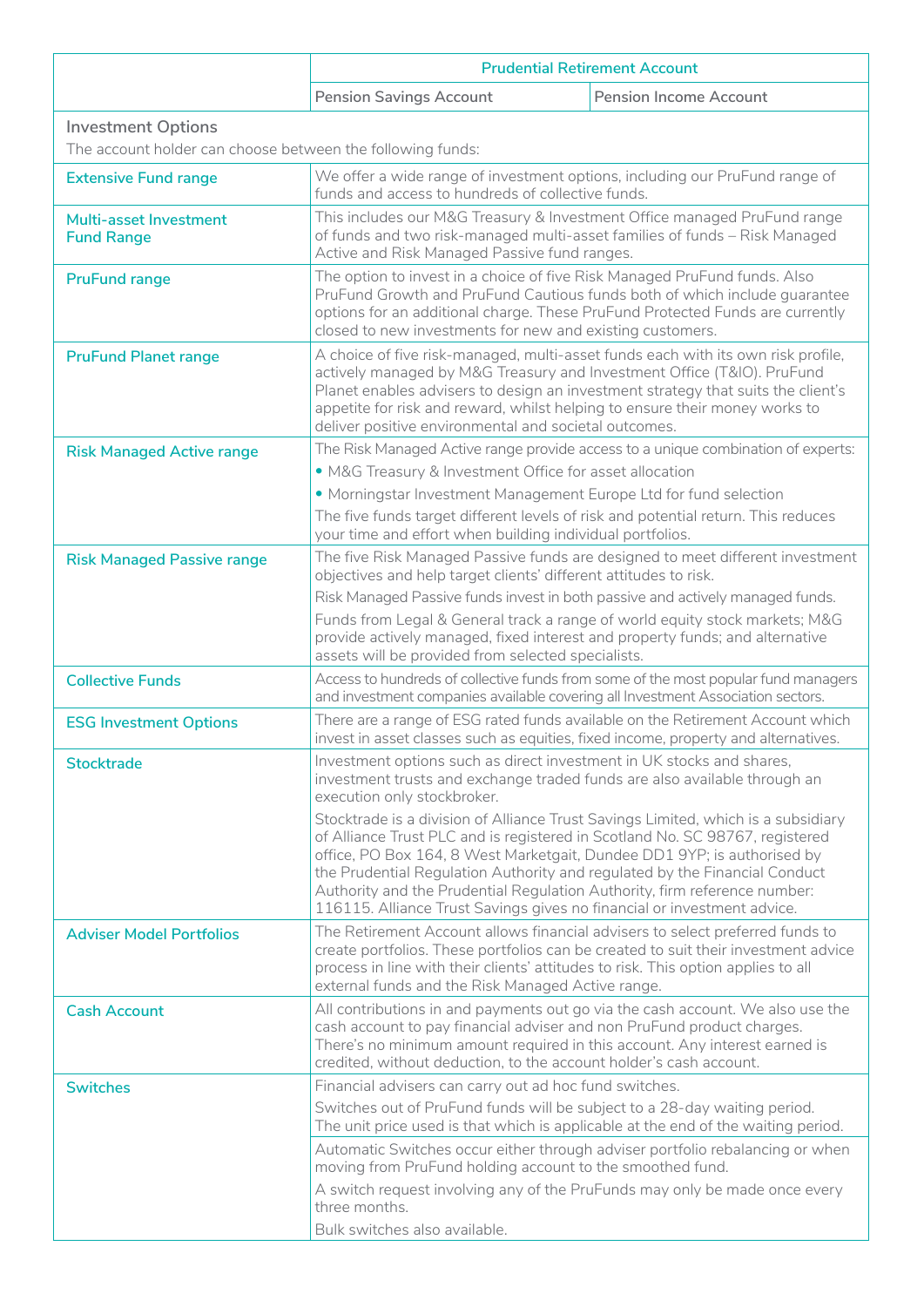|                                                                                                                                                                                                                                                    | <b>Prudential Retirement Account</b>                                                                                                                                                                                                                                                                                                                                                                                                                                                                                                                 |                                                                                                                                                                                                                                                                                                                                                                                                                                                                                                                                                                                                                  |  |
|----------------------------------------------------------------------------------------------------------------------------------------------------------------------------------------------------------------------------------------------------|------------------------------------------------------------------------------------------------------------------------------------------------------------------------------------------------------------------------------------------------------------------------------------------------------------------------------------------------------------------------------------------------------------------------------------------------------------------------------------------------------------------------------------------------------|------------------------------------------------------------------------------------------------------------------------------------------------------------------------------------------------------------------------------------------------------------------------------------------------------------------------------------------------------------------------------------------------------------------------------------------------------------------------------------------------------------------------------------------------------------------------------------------------------------------|--|
|                                                                                                                                                                                                                                                    | <b>Pension Savings Account</b>                                                                                                                                                                                                                                                                                                                                                                                                                                                                                                                       | <b>Pension Income Account</b>                                                                                                                                                                                                                                                                                                                                                                                                                                                                                                                                                                                    |  |
| <b>Optional Guarantees</b><br>The PruFund Cautious and PruFund Growth Funds previously offered guarantee options, for an extra charge.<br>Due to current market conditions new guarantees on PruFunds are currently suspended for new and existing |                                                                                                                                                                                                                                                                                                                                                                                                                                                                                                                                                      |                                                                                                                                                                                                                                                                                                                                                                                                                                                                                                                                                                                                                  |  |
| customers from 25.11.2019.                                                                                                                                                                                                                         | Details on the suspended guarantee options that are currently unavailable can be found below.                                                                                                                                                                                                                                                                                                                                                                                                                                                        |                                                                                                                                                                                                                                                                                                                                                                                                                                                                                                                                                                                                                  |  |
| <b>Capital Guarantees</b>                                                                                                                                                                                                                          | Selected funds from the PruFund range of funds come with the option of<br>purchasing a capital guarantee. This guarantee ensures that no matter how<br>markets have performed, a guaranteed minimum fund value is available at a<br>specific date in the future: this is the guarantee date. The available guarantee<br>dates depend on the minimum and maximum terms available at the time<br>account holders take out the guarantee. Additional charges will be applied. Full<br>details are shown in Guarantees Available On PruFund Investments. |                                                                                                                                                                                                                                                                                                                                                                                                                                                                                                                                                                                                                  |  |
| <b>Minimum Income Guarantees</b>                                                                                                                                                                                                                   | Not available                                                                                                                                                                                                                                                                                                                                                                                                                                                                                                                                        | · Minimum Income Guarantees are<br>available for investments held in<br>selected funds from the PruFund range<br>of funds in the Pension Income Account.<br>At any time from 55, account holders<br>can guarantee a minimum income from<br>these investments. This gives them a<br>way of ensuring a dependable income<br>for life, although it could still deplete<br>their original investment, but without the<br>commitment of taking out an annuity.<br>• The guarantee can be switched off if<br>their needs change.<br>• A new guarantee can be applied at a<br>future date subject to some restrictions. |  |
|                                                                                                                                                                                                                                                    |                                                                                                                                                                                                                                                                                                                                                                                                                                                                                                                                                      | • Charges will be applied.                                                                                                                                                                                                                                                                                                                                                                                                                                                                                                                                                                                       |  |
| <b>Benefits</b><br>Account Holder's can take their benefits in the following ways:                                                                                                                                                                 |                                                                                                                                                                                                                                                                                                                                                                                                                                                                                                                                                      |                                                                                                                                                                                                                                                                                                                                                                                                                                                                                                                                                                                                                  |  |
| <b>Income Options</b>                                                                                                                                                                                                                              | · Regular or ad hoc Uncrystallised<br><b>Funds Pension Lump</b><br>Sum (UFPLS);<br>• Account holders can take out<br>regular or one-off lump sums from<br>their Pension Savings Account with<br>the flexibility to change the amount<br>of withdrawals at any time.                                                                                                                                                                                                                                                                                  | · Pension Income Account can provide<br>flexi-access drawdown (and capped<br>drawdown transfers from existing<br>capped drawdown plans).<br>• Drawdown - Each time money is<br>moved into drawdown from the Pension<br>Savings Account the account holder is<br>entitled to tax-free cash and income.                                                                                                                                                                                                                                                                                                            |  |
|                                                                                                                                                                                                                                                    | . Normally each UFPLS payment<br>is 25% tax free, with the<br>remaining 75% of the lump sum<br>taxed accordingly.<br>• Purchase an annuity from any<br>insurance company.                                                                                                                                                                                                                                                                                                                                                                            | • They can take regular income or set up<br>phased drawdown.<br>. Any income paid out will be taxed at the<br>account holder's marginal rate.<br>• Purchase an annuity from an<br>insurance company.                                                                                                                                                                                                                                                                                                                                                                                                             |  |
| <b>Income Frequency</b>                                                                                                                                                                                                                            |                                                                                                                                                                                                                                                                                                                                                                                                                                                                                                                                                      | Monthly, quarterly, half yearly and yearly. Ad-hoc income also available.                                                                                                                                                                                                                                                                                                                                                                                                                                                                                                                                        |  |
| Income payment date                                                                                                                                                                                                                                | This can be any day from the 1st to the 28th of each month. Ad-hoc income may<br>be requested on any day of the month.                                                                                                                                                                                                                                                                                                                                                                                                                               |                                                                                                                                                                                                                                                                                                                                                                                                                                                                                                                                                                                                                  |  |
| Fund choice for income payment                                                                                                                                                                                                                     | Payments will come from the cash account but if there is insufficient cash<br>available the account holder can specify where the income should come from.<br>Account holders have the option of withdrawing income from some or all of the<br>funds in their Retirement Account and they can choose to include or exclude<br>guarantee units.                                                                                                                                                                                                        |                                                                                                                                                                                                                                                                                                                                                                                                                                                                                                                                                                                                                  |  |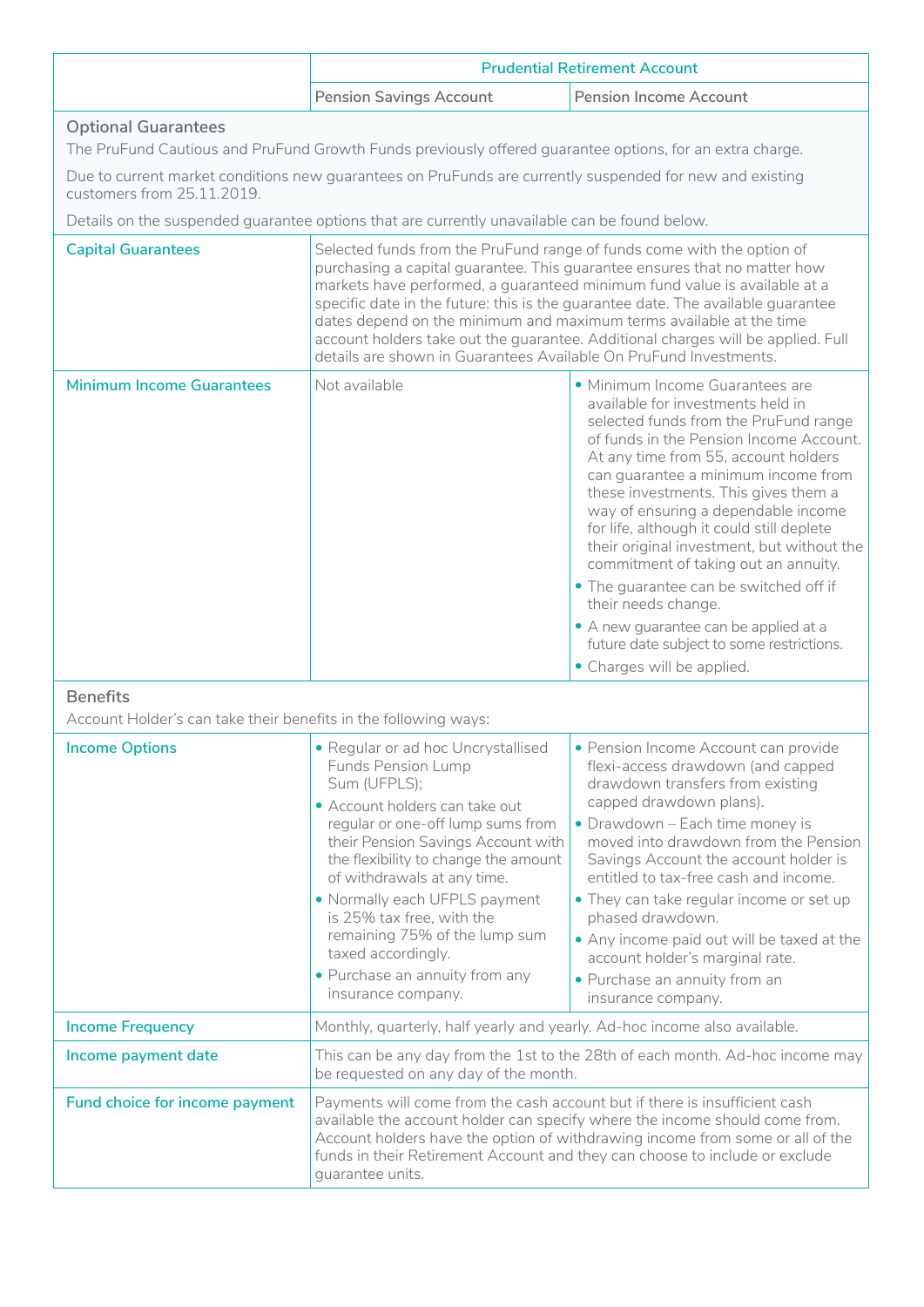|                               | <b>Prudential Retirement Account</b>                                                                                                                                                                                                                     |                                      |  |
|-------------------------------|----------------------------------------------------------------------------------------------------------------------------------------------------------------------------------------------------------------------------------------------------------|--------------------------------------|--|
|                               | <b>Pension Savings Account</b>                                                                                                                                                                                                                           | <b>Pension Income Account</b>        |  |
| <b>Death Benefits</b>         |                                                                                                                                                                                                                                                          |                                      |  |
| Death before 75               | Prudential offer flexible death benefits.                                                                                                                                                                                                                |                                      |  |
|                               | There are 3 main ways account holders' pensions can be passed onto<br>their beneficiaries:                                                                                                                                                               |                                      |  |
|                               | • Lump sum - account holders' pensions are paid out into the beneficiaries<br>bank account.                                                                                                                                                              |                                      |  |
|                               | • Drawdown - the beneficiary "takes over" the pension and can take out as<br>much or as little as they wish.                                                                                                                                             |                                      |  |
|                               | • Annuity – the beneficiary can buy a secure income for life from an<br>insurance company.                                                                                                                                                               |                                      |  |
|                               | The account holders expression of wish is important and should be kept up to<br>date as this will be used by Prudential in deciding the beneficiaries and to whom<br>we may pay income benefits.                                                         |                                      |  |
|                               | The beneficiary of the account holder will normally receive the proceeds of the<br>Account tax-free when taken either as a lump sum or by withdrawing income.                                                                                            |                                      |  |
| Death after 75                | If the account holder dies at or after age 75 the beneficiary will be taxed on any<br>payments at their marginal rate.                                                                                                                                   |                                      |  |
|                               | Where the benefit is paid to a non-individual e.g. to a trust or estate then we will<br>deduct 45% tax before payment. The ultimate beneficiary of the payments may be<br>able to reclaim some or all of this tax back depending on their circumstances. |                                      |  |
| Charges                       |                                                                                                                                                                                                                                                          |                                      |  |
| *Product charges/discounts    | Total Value of Retirement Account                                                                                                                                                                                                                        | Yearly Product Charge After Discount |  |
|                               | $<$ £25,000                                                                                                                                                                                                                                              | 0.45%                                |  |
|                               | $£25,000 - £49,999$<br>0.45%                                                                                                                                                                                                                             |                                      |  |
|                               | $£50,000 - £99,999$                                                                                                                                                                                                                                      | 0.45%                                |  |
|                               | $£100,000 - £249,999$                                                                                                                                                                                                                                    | 0.40%                                |  |
|                               | £250,000 - £499,999                                                                                                                                                                                                                                      | 0.35%                                |  |
|                               | $£500,000 - £749,999$<br>0.30%                                                                                                                                                                                                                           |                                      |  |
|                               | 0.275%<br>£750,000 - £999,999                                                                                                                                                                                                                            |                                      |  |
|                               | £1,000,000+                                                                                                                                                                                                                                              | 0.25%                                |  |
| Investment charges and costs* | Yearly charge                                                                                                                                                                                                                                            |                                      |  |
|                               | • This is a charge for looking after your investment.                                                                                                                                                                                                    |                                      |  |
|                               | . This may vary between funds and may change throughout the lifetime of your<br>Prudential Retirement Account.                                                                                                                                           |                                      |  |
|                               | • Where you have invested in PruFunds, this charge can also be referred to as<br>an Annual Management Charge.                                                                                                                                            |                                      |  |
|                               | <b>Further costs</b>                                                                                                                                                                                                                                     |                                      |  |
|                               |                                                                                                                                                                                                                                                          |                                      |  |
|                               | • There are other costs that aren't covered by the yearly charge.<br>• These can include, for example, maintenance costs for property investments<br>and costs associated with investing in infrastructure, such as utilities, transport                 |                                      |  |
|                               | and renewable energy.<br>• These costs can vary over time.                                                                                                                                                                                               |                                      |  |
|                               | For further information on charges and costs, please refer to the relevant fund guide.                                                                                                                                                                   |                                      |  |
|                               | There are no investment charges and costs applied to your Cash Account.                                                                                                                                                                                  |                                      |  |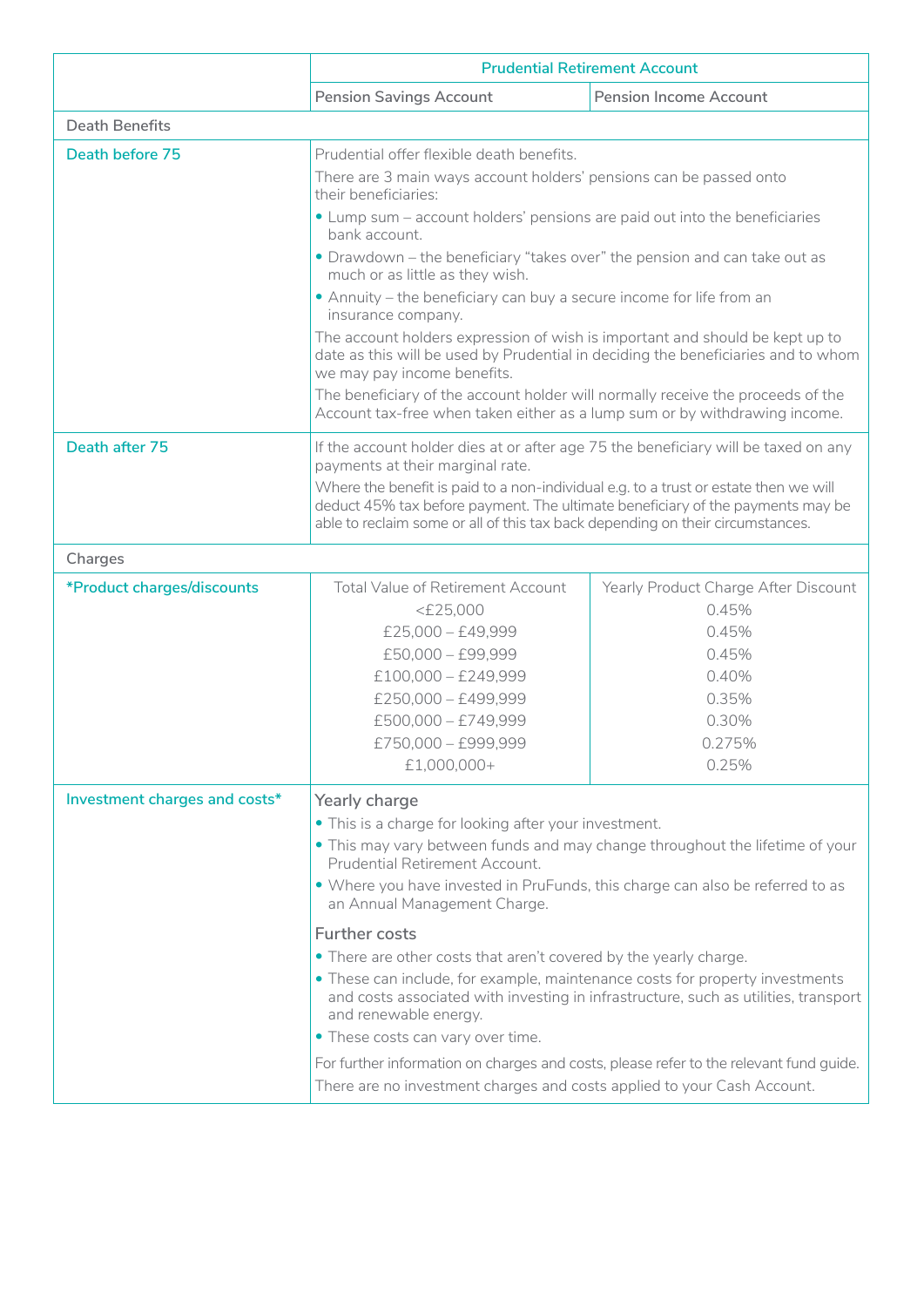|                                                                                                                                                    | <b>Prudential Retirement Account</b>                                                                                                                                                                                                                                                                                                                                                                                                                                                                                                                                                                                                                                                                                                                                                                                                                                                                                                                                                                                                                                                                                                                                                                                                                                                                                                                                                                                                                                                                                                                  |                               |  |
|----------------------------------------------------------------------------------------------------------------------------------------------------|-------------------------------------------------------------------------------------------------------------------------------------------------------------------------------------------------------------------------------------------------------------------------------------------------------------------------------------------------------------------------------------------------------------------------------------------------------------------------------------------------------------------------------------------------------------------------------------------------------------------------------------------------------------------------------------------------------------------------------------------------------------------------------------------------------------------------------------------------------------------------------------------------------------------------------------------------------------------------------------------------------------------------------------------------------------------------------------------------------------------------------------------------------------------------------------------------------------------------------------------------------------------------------------------------------------------------------------------------------------------------------------------------------------------------------------------------------------------------------------------------------------------------------------------------------|-------------------------------|--|
|                                                                                                                                                    | <b>Pension Savings Account</b>                                                                                                                                                                                                                                                                                                                                                                                                                                                                                                                                                                                                                                                                                                                                                                                                                                                                                                                                                                                                                                                                                                                                                                                                                                                                                                                                                                                                                                                                                                                        | <b>Pension Income Account</b> |  |
| Charges (continued)                                                                                                                                |                                                                                                                                                                                                                                                                                                                                                                                                                                                                                                                                                                                                                                                                                                                                                                                                                                                                                                                                                                                                                                                                                                                                                                                                                                                                                                                                                                                                                                                                                                                                                       |                               |  |
| Investment charges and costs*                                                                                                                      | <b>Additional information</b><br>Where you have invested with Stocktrade there may be some charges not<br>displayed in this illustration. Please contact Stocktrade or your Financial Adviser<br>for more information.                                                                                                                                                                                                                                                                                                                                                                                                                                                                                                                                                                                                                                                                                                                                                                                                                                                                                                                                                                                                                                                                                                                                                                                                                                                                                                                                |                               |  |
|                                                                                                                                                    | Depending on the type of external investments selected by the account holder,<br>there may be additional fees deducted by the fund manager or the external<br>stocks and shares provider as and when required.<br>Stocktrade Account charges will be applied including:<br>• Per trade fee 0.5% (subject to a minimum of £15 and a maximum of £75)<br>• Nominee charge of £20 per quarter                                                                                                                                                                                                                                                                                                                                                                                                                                                                                                                                                                                                                                                                                                                                                                                                                                                                                                                                                                                                                                                                                                                                                             |                               |  |
|                                                                                                                                                    |                                                                                                                                                                                                                                                                                                                                                                                                                                                                                                                                                                                                                                                                                                                                                                                                                                                                                                                                                                                                                                                                                                                                                                                                                                                                                                                                                                                                                                                                                                                                                       |                               |  |
| Guarantee charges*<br>New guarantees on PruFund are                                                                                                | There is a guarantee charge for each capital guarantee and each<br>income guarantee.                                                                                                                                                                                                                                                                                                                                                                                                                                                                                                                                                                                                                                                                                                                                                                                                                                                                                                                                                                                                                                                                                                                                                                                                                                                                                                                                                                                                                                                                  |                               |  |
| currently suspended as, under<br>current market conditions, the<br>cost of guarantees on PruFund<br>means they would not offer<br>value for money. | The charge account holders pay is set at the time they take out the relevant<br>guarantee and will apply for the whole period they hold those guarantee units.<br>The guarantee charge is taken monthly in arrears on the charge date by<br>cancelling guarantee units. The charge date is the date each month when we<br>deduct charges from a sub-account in the Retirement Account.                                                                                                                                                                                                                                                                                                                                                                                                                                                                                                                                                                                                                                                                                                                                                                                                                                                                                                                                                                                                                                                                                                                                                                |                               |  |
|                                                                                                                                                    | The charges and rates for Capital and Income Guarantees are detailed in<br>Guarantees Available On PruFund Investments.                                                                                                                                                                                                                                                                                                                                                                                                                                                                                                                                                                                                                                                                                                                                                                                                                                                                                                                                                                                                                                                                                                                                                                                                                                                                                                                                                                                                                               |                               |  |
| <b>Initial Adviser Charge</b>                                                                                                                      | Charges for initial advice are deducted from payments received for new<br>business. For vesting within the Retirement Account, the Initial Adviser Charge is<br>taken from cash account. If insufficient cash exists then assets will be sold in line<br>with any client income disinvestment instruction. Where this instruction cannot<br>be met assets will be sold proportionately across funds (excluding or including<br>any guaranteed units).<br>For single contributions and transfers the Initial Adviser Charge can be<br>expressed as a percentage of the contribution or a fixed monetary amount.<br>The maximum adviser charge that can be facilitated is the lower of 5% of<br>the initial investment or £20,000. For regular contributions the charge can be<br>specified as a single percentage of the contribution, payable for a number of<br>payments as agreed by the adviser with their client. The maximum adviser<br>charge on regular contributions is equal or equivalent to 25% of the initial<br>12 monthly payments.<br>For a percentage Charge for Initial Advice on an unvested contribution the<br>specified percentage is applied to the gross contribution, i.e the total of the<br>contribution and the tax relief. However, the maximum amount of any initial<br>adviser charge is restricted to the value of contribution before tax relief is added.<br>e.g. the maximum adviser charge on a regular gross contribution of £100pm<br>from the account holder would be 80% (£80) assuming basic rate tax of 20%. |                               |  |
|                                                                                                                                                    |                                                                                                                                                                                                                                                                                                                                                                                                                                                                                                                                                                                                                                                                                                                                                                                                                                                                                                                                                                                                                                                                                                                                                                                                                                                                                                                                                                                                                                                                                                                                                       |                               |  |
|                                                                                                                                                    |                                                                                                                                                                                                                                                                                                                                                                                                                                                                                                                                                                                                                                                                                                                                                                                                                                                                                                                                                                                                                                                                                                                                                                                                                                                                                                                                                                                                                                                                                                                                                       |                               |  |
| <b>Ad Hoc Adviser Charge</b>                                                                                                                       | An ad hoc adviser charge is selected as a specified monetary amount. The<br>maximum ad hoc charge is 2% of the fund value in a 12 month period.<br>The charge will be deducted from the cash account (disinvestment of assets will<br>be needed if insufficient cash exists)                                                                                                                                                                                                                                                                                                                                                                                                                                                                                                                                                                                                                                                                                                                                                                                                                                                                                                                                                                                                                                                                                                                                                                                                                                                                          |                               |  |
| <b>Ongoing Adviser Charges</b>                                                                                                                     | The charge can be applied monthly, quarterly, half yearly or annually - a fixed<br>monetary amount or a percentage of up to 1% of the Account fund value.<br>The charge is deducted from the cash account or in line with the disinvestment<br>profile provided if insufficient cash exists                                                                                                                                                                                                                                                                                                                                                                                                                                                                                                                                                                                                                                                                                                                                                                                                                                                                                                                                                                                                                                                                                                                                                                                                                                                           |                               |  |

*\* Charges may vary in the future*